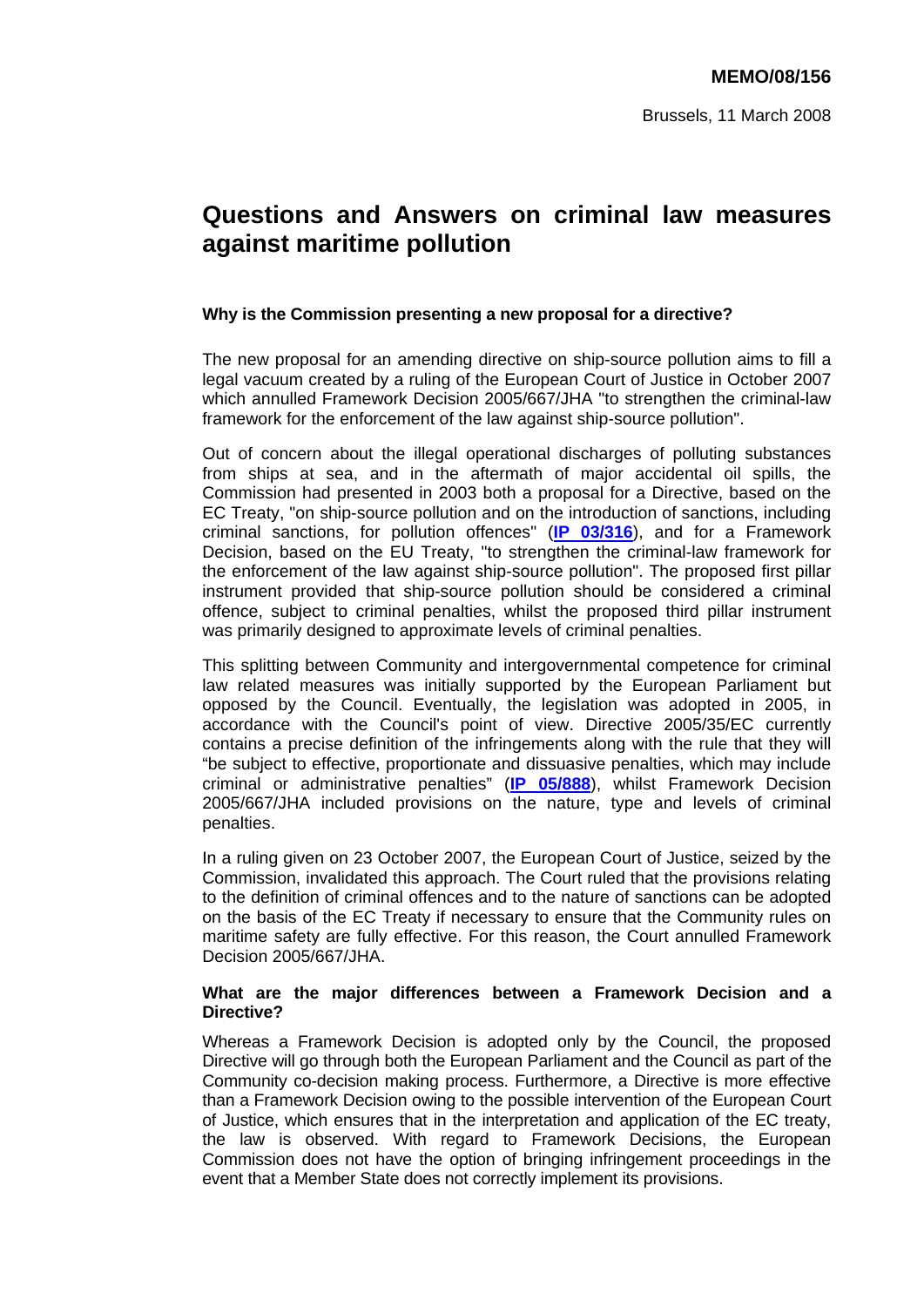### **Why is criminal law a necessary instrument in the fight for an effective enforcement of the rules on maritime safety?**

The system of sanctions, as it currently stands in Directive 2005/35/EC, only partially gives effect to the International Convention for the Prevention of Pollution from Ships (MARPOL). To ensure that penalties are "adequate in severity to discourage" potential polluters, as provided in Article 4(4) of MARPOL, the deterrent effect of the system of sanctions must be reinforced, sending a strong signal, with a much greater dissuasive effect, to potential offenders. Common rules on criminal offences make it possible to use effective methods of judicial cooperation between Member States. Criminal investigation and prosecution can be more powerful than administrative action.

Certain Member States, in particular those that are acting as coastal States, have recently reinforced their system of criminal sanctions. Their vigilance in relation to prevention and the severity of sanctions imposed by criminal courts, together with the publicity these cases have received has helped to reduce significantly the number of illegal discharges. In order to avoid that safe havens for perpetrators exist within the European Community, it is of the utmost importance that the same approach in tackling those crimes is adopted by all Member States, whether acting as flag State, port State and/or coastal State.

#### **What is the added value of the proposed Directive as compared with the existing Directive 2005/35/EC?**

When adopted in 2005, Directive 2005/35/EC and Framework Decision 2005/667/JHA were considered to form a comprehensive package in which the Framework Decision supplemented the Directive with certain criminal law related provisions that - according to the Council position at that time - belonged to the "Third Pillar" of intergovernmental cooperation. After the European Court of Justice annulled the Framework Decision, ruling that parts of it should have been adopted on the basis of the EC Treaty, its content – within the limits set by the Court – should now be included in Directive 2005/35/EC. This corresponds broadly to the initial proposal for a Directive which had been submitted by the European Commission in 2003 (COM (2003 (92) final). The added provisions will ensure that infringements against the Directive are considered criminal offences which have to be sanctioned with effective, proportionate and dissuasive criminal sanctions, at least as far as natural persons are concerned. The amendments will also clarify the scope of liability of companies for offences committed by persons having a leading position within that company or being enabled to be committed owing to a lack of control or supervision.

#### **Why does the proposal not provide for the approximation of sanction levels included in Framework Decision 2005/667/JHA?**

The European Court of Justice ruled in a judgment of 23 October 2005 that "the determination of the type and level of the criminal penalties to be applied does not fall within the Community's sphere of competence" (C-440/05, para. 70). While the European Commission believes that significantly differing sanction levels in the Member States risks providing for safe havens for offenders, the European Commission is bound by this judgment and could therefore not include provisions on sanction types and levels in its proposal under the current legal conditions.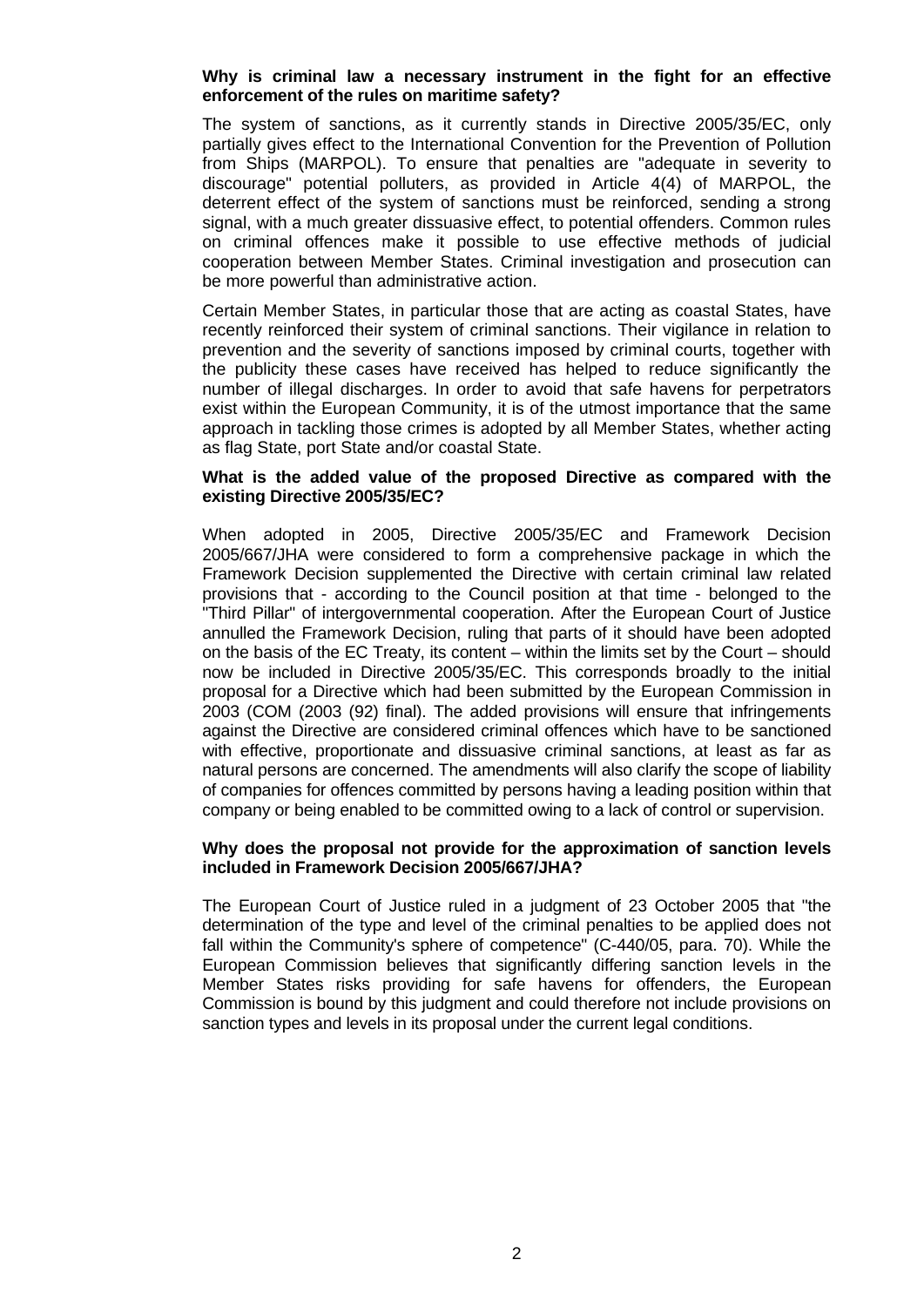#### **Does the European Commission envisage submitting a new proposal on the approximation of sanction levels?**

For the time being, the European Commission focuses on submitting a proposal in the first pillar along the lines indicated by the European Court of Justice. However, the European Commission continues to believe that the approximation of sanction levels is an important issue and will reconsider the possibility and need for a legislative proposal in due course.

#### **Does the Commission intend fully to harmonise Member States' criminal laws with regard to environmental crimes?**

The aim of this initiative is not to harmonise national criminal laws fully, but to take only those measures at Community level that are necessary to ensure the effective implementation of the Community's maritime safety policy.

The instrument chosen is a Directive, which leaves Member States a high degree of flexibility as to implementation. Member States are free to maintain or introduce more stringent measures than those foreseen in the Directive within the limits of their obligations under international law.

The proposal is worded in a way that leaves maximum flexibility to Member States to adapt its requirements to their existing criminal law systems. The different legal traditions and systems of Member States have been taken into account in the proposal. For instance, the Directive recognises that not all legal systems in the Member States acknowledge the criminal liability of legal persons. It therefore allows Member States to choose other forms of liability for legal persons.

#### **What are the next steps for implementing the Directive?**

Member States will have to implement the Directive at the latest 6 months after its adoption and send their implementing legislation to the Commission. This short implementation period should not pose any difficulties for Member States because the provisions of the proposal copy those already contained in the annulled Framework Decision 2005/667/JHA. The implementation period for this Framework Decision ended on 12 January 2007 so that Member States should in principle already have done the required implementation work for this Directive.

As a first step, the Commission will then assess whether the implementing measures submitted by Member States are in compliance with the Directive. In case of insufficient implementation, the Commission can bring infringement proceedings against the Member State concerned before the European Court of Justice, which can impose severe penalties.

#### **Are there any other relevant instruments in the field of environmental crime?**

In the general field of environmental crime, a proposal for a Directive on the protection of the environment through criminal law is currently under discussion in the Council and in the European Parliament (COM 2007 (51) final). The European Commission hopes that agreement on this proposal can be achieved in the first half of 2008. The proposal aims to harmonise the definition of a list of serious environmental offences as well as the scope of liability of natural and legal persons. It also requires Member States to provide for effective, proportionate and dissuasive penalties which have to be of a criminal nature for natural persons. The proposal for an environmental crime Directive does not, however, cover infringements of Directive 2005/35/EC on ship-source pollution which will be exclusively dealt with under the new proposal presented today.